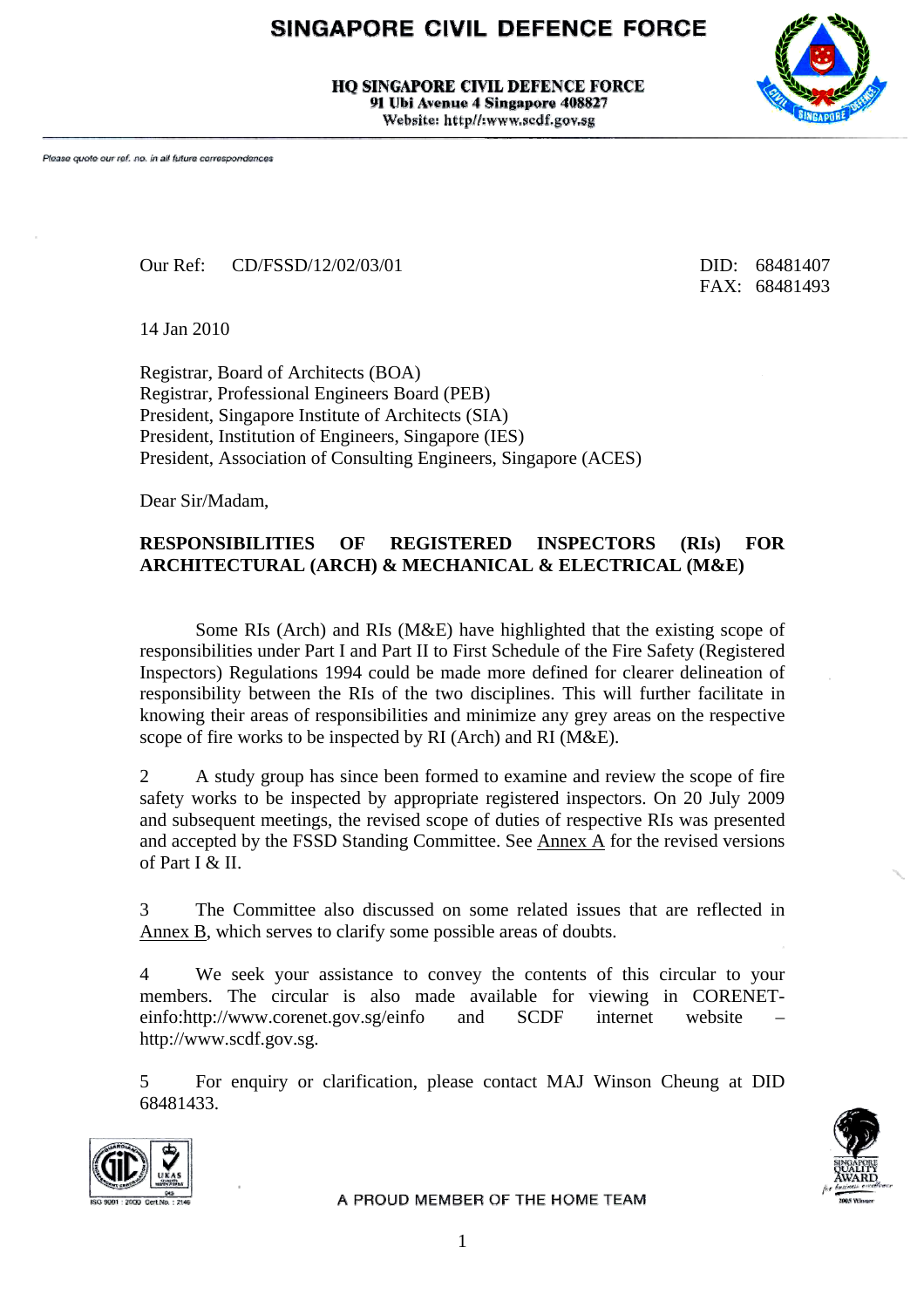Yours faithfully,

(Transmitted thru' e-mail)

Poon Keng Soon Secretary, FSSD Standing Committee for Commissioner Singapore Civil Defence Force

cc All members of FSSD Standing Committee President, REDAS President, IFE President, SISV CEO, BCA CEO, URA CEO, HDB CEO, PSA CEO, JTC CE, LTA CE, TUV SUD PSB – (Attn: Ms Tan Chiew Wan / Mr Lau Keong Ong) CE, SPRING Singapore – (Attn: Mr Kenneth Lim)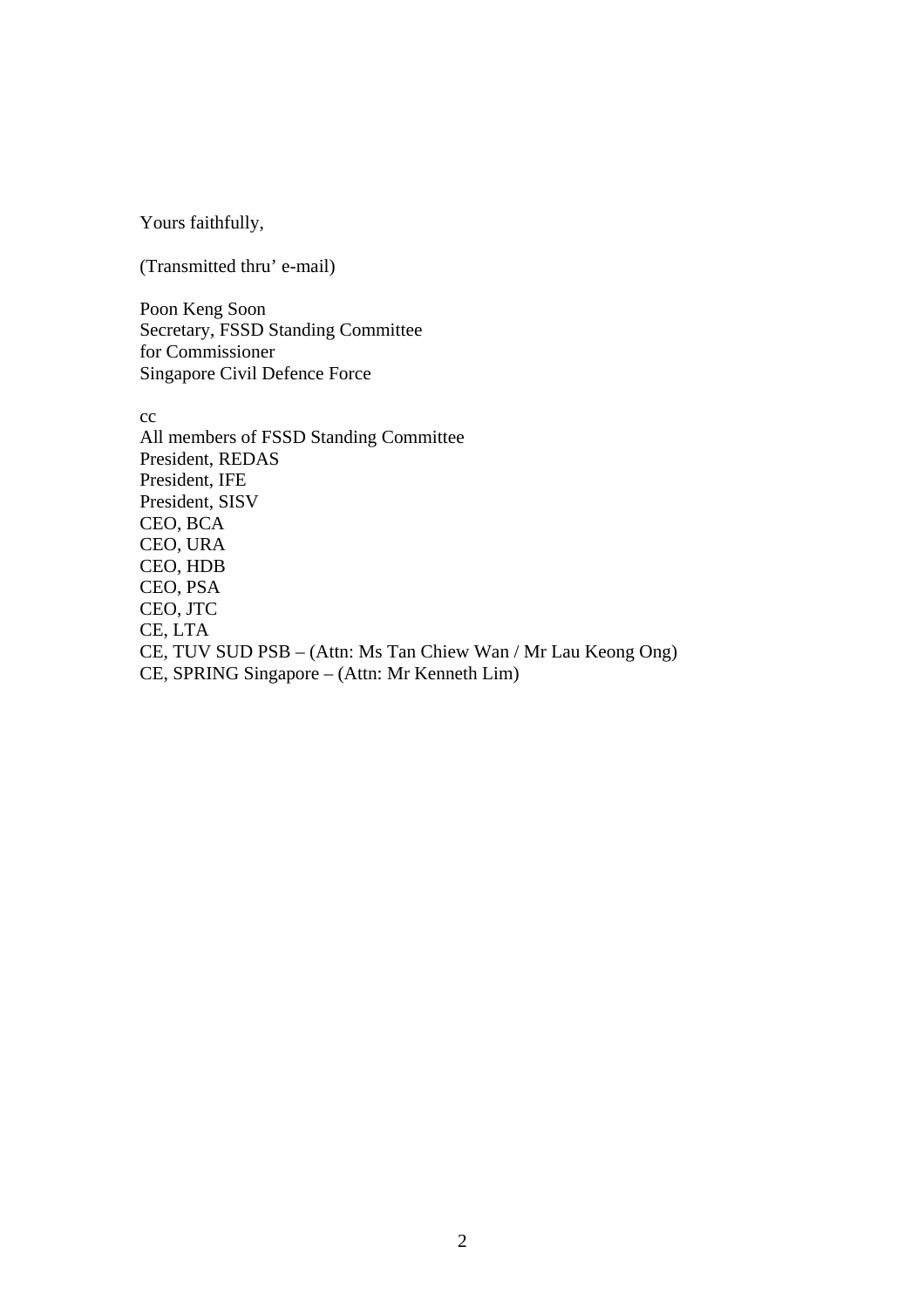## **SCOPE OF FIRE SAFETY WORKS TO BE INSPECTED BY APPROPRIATE REGISTERED INSPECTORS**

A registered inspector who —

(a) is an architect registered under the Architects Act (Cap. 12) or a professional engineer in the civil or structural engineering discipline registered under the Professional Engineers Act (Cap. 253) shall inspect and, unless otherwise provided, test the fire safety works listed in Part I;

(b) is a professional engineer in the mechanical or electrical engineering discipline registered under the Professional Engineers Act shall inspect and test the fire safety works listed in Part II;

(c) is a fire safety engineer and either an architect registered under the Architects Act or a professional engineer in the civil or structural engineering discipline registered under the Professional Engineers Act shall inspect and, unless otherwise provided, test the fire safety works listed in Part I and that part of the fire safety works using the alternative solution;

(d) is a fire safety engineer and a professional engineer in the mechanical or electrical engineering discipline registered under the Professional Engineers Act shall inspect and test the fire safety works listed in Part II and that part of the fire safety works using the alternative solution.

#### **PART I (RI Architectural)**

#### ■ Means of Escape

- **Determination of exit requirements**
- **Means of escape requirements**
- **Exit signs and directional signs**
- □ Provision of exit lightings, emergency lightings (self**contained light fittings only), and low level photo luminescent signs**
- Structural Fire Precautions:
	- **Compartment walls and floors**
	- **Elements of structure**
	- **External walls**
	- **Separating walls**
	- **Protected shafts and lift shafts**
	- **Protection of openings**
	- **Exit staircases**
	- **Concealed spaces**
	- **Fire stopping**
	- **Restriction of flame spread**
	- **Roofs**
	- **Materials for construction**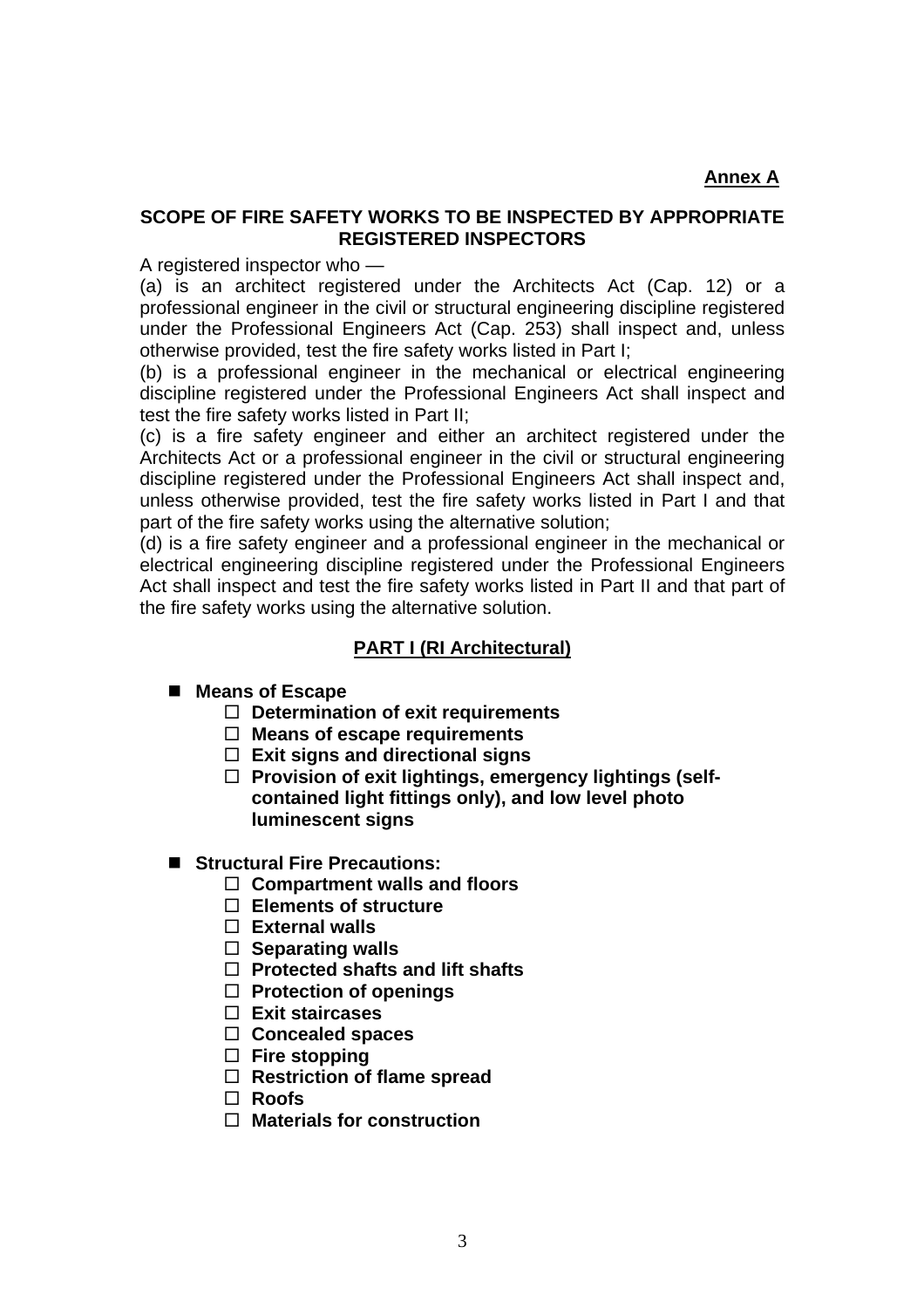- Site planning and external fire fighting provisions:
	- **Provision for external access to building for fire fighting and accessibility of site to fire fighting appliances**
	- **Access to buildings with rising mains**
	- **Hydrants**
- Fire Fighting Systems (Provisions Only):
	- **Automatic and manual fire alarm systems**
	- **Dry and wet rising main systems**
	- **Emergency power supply**
	- **Fire lifts**
	- **Fixed automatic fire extinguishing systems**
	- **Hosereels (include testing for direct Public Utilities Board supply)**
	- **Mechanical ventilation**
	- **Natural ventilation openings**
	- **Sprinkler installations**
	- **Smoke control systems**
- **Other Provisions:** 
	- **Emergency voice communication systems**
	- **Fire Command Centre**
	- **Portable Fire Extinguishers**
- Pressurized or non-pressurised storage cylinders, tanks and **cylinders with manifold system (testing not required)**
- Any other requirement specified by the Fire Code.
- Any other requirement specified by other accepted Codes of **Practice that have been adopted for the project.**
- Any other endorsements made on the approved building plans.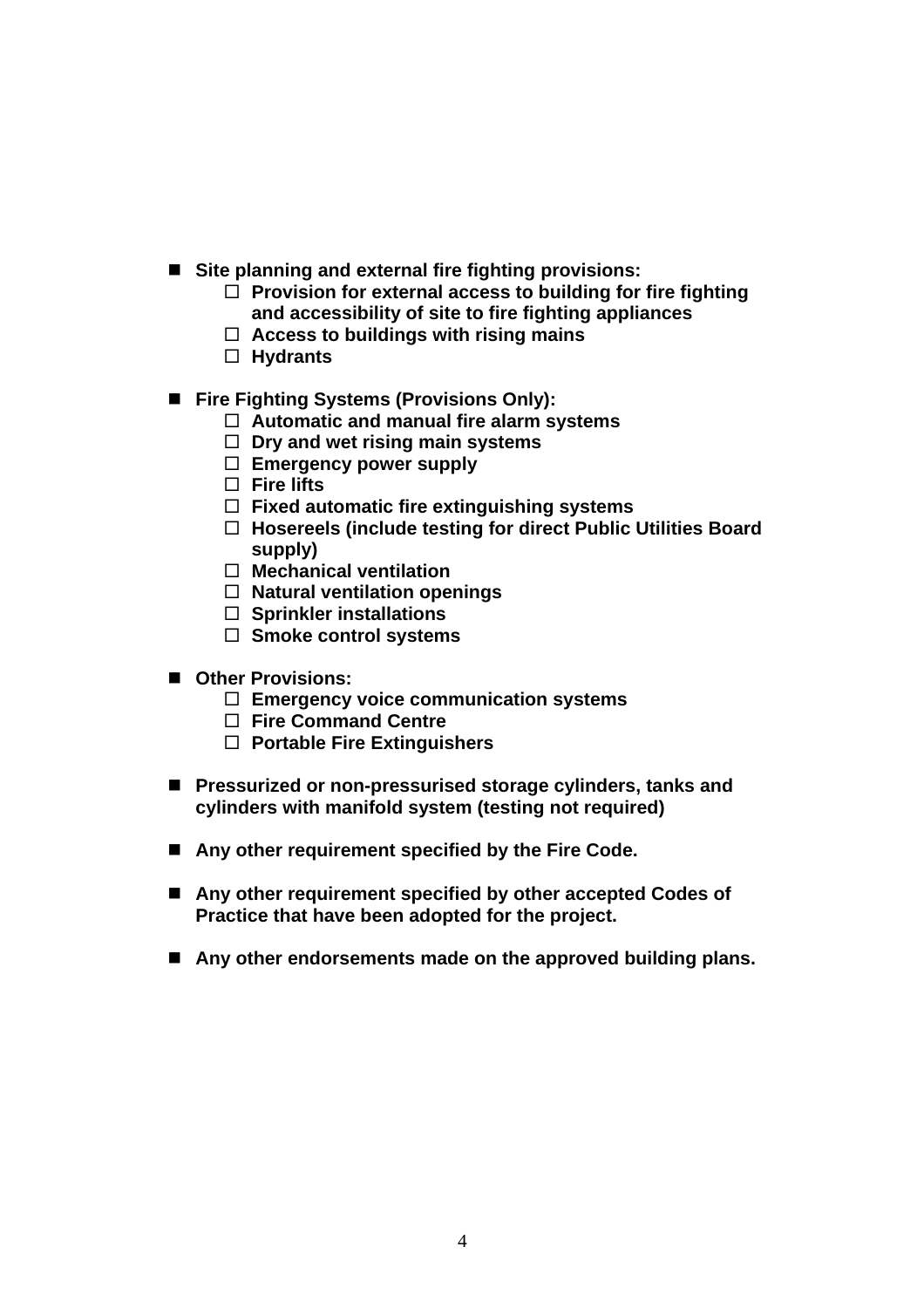## **PART II (RI Mechanical & Electrical)**

- Means of Escape Exit lightings, emergency lightings and low **level photo luminescent signs**
- Site planning and external fire fighting provision Private **hydrants (testing only)**
- Fire Fighting Systems (Verification & Testing):
	- **Automatic and manual fire alarm systems**
	- **Dry and wet rising main systems**
	- **Emergency power supply**
	- **Emergency voice communication systems**
	- **Fire lifts**
	- **Fixed automatic fire extinguishing systems**
	- **Hosereels (pump feed)**
	- **Integrated fire fighting and protection systems testing under both fire alarm activation and power failure condition**
	- **Sprinkler installations**
- Mechanical ventilation and smoke control systems
	- **Mechanical ventilation/air-conditioning systems, including dampers and fire resisting construction of ductworks**
	- **Pressurisation systems**
	- **Smoke control systems (both mechanical and venting systems)**
- **Other Provisions:** 
	- **Emergency voice communication systems**
- Pressurized or non-pressurised storage cylinders, tanks and **cylinders with manifold systems (testing only)**
- Any other requirement specified by the Fire Code.
- Any other requirement specified by other accepted Codes of **Practice that have been adopted for the project.**
- Any other endorsements made on the approved building plans.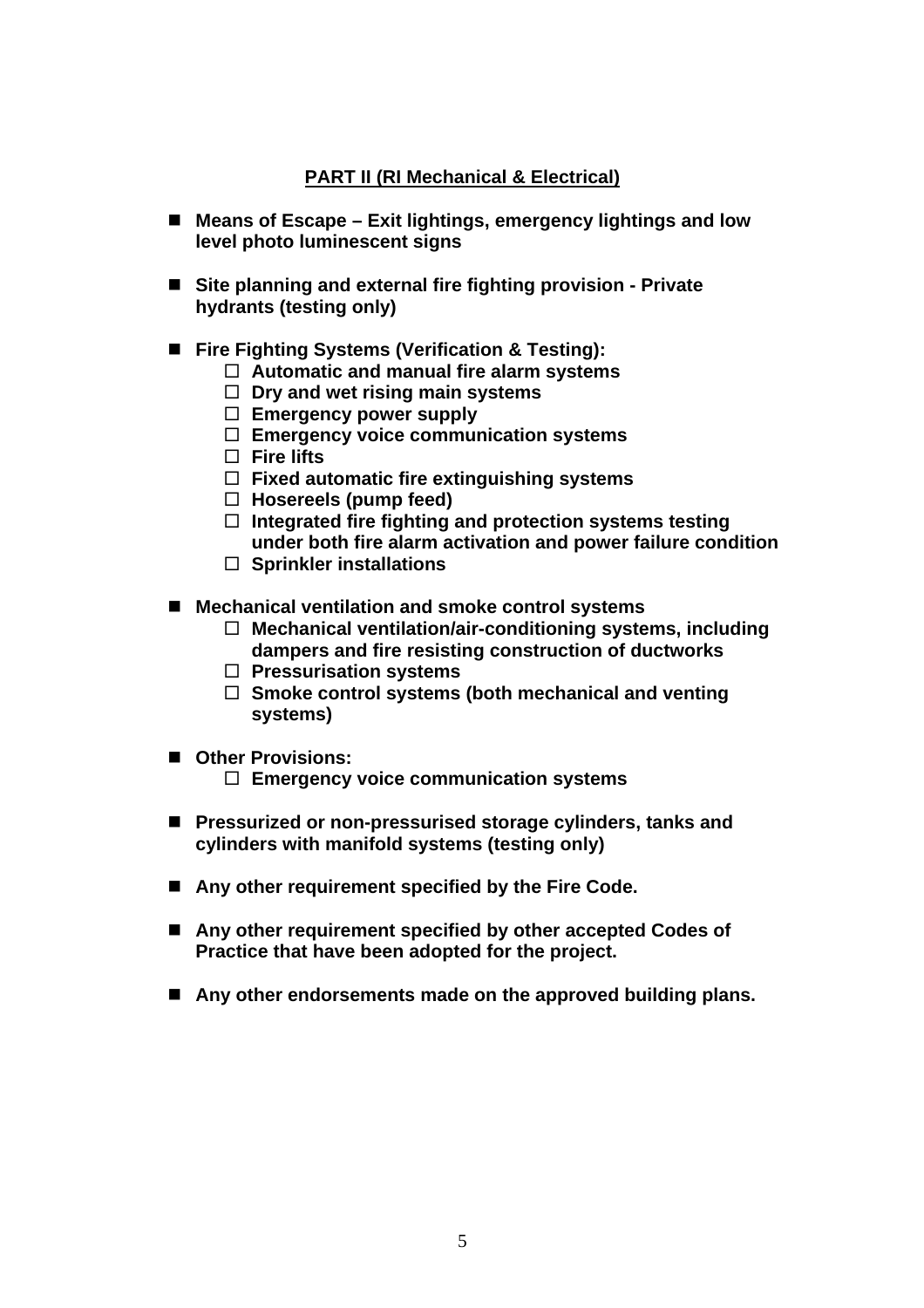**Annex B**

## **FSSD STANDING COMMITTEE 4/2009 HELD ON 20 JULY 2009 & SUBSEQUENT MEETINGS'S DECISIONS ON IDENTIFIED GREY AREAS UNDER THE SCOPE OF RESPONSIBILITIES FOR RI (ARCH) AND RI (M&E)**

## **The Provision Of The Fire Alarm System:**

RI (Arch) will ensure the provision by checking that the manual call-point is provided in accordance with the Fire Code. RI (M&E) will then conduct the system testing to detect any missing components and any non-compliances of the fire alarm system. For the case of a show flat, where there is no fire protection and mechanical ventilation plans involve, the QP (Arch) making the fire safety plan submission is to make clear that he is covering the M&E portion. Given the understanding that QP (Arch) is undertaking the M&E portion, this means that QP (Arch) is overseeing that the M&E portion is of compliance to the relevant Codes of Practices. Similarly, the RI (Arch) inspecting the project will see that both Architectural and M&E aspects are in compliance to the relevant Codes of Practices.

#### **The Provision Of The Emergency Lighting:**

RI (Arch) will check on the provision of the emergency lighting while the RI (M&E) will verify the conformance of the system details, which include the final performance, adequate siting, spacing, luminous level and testing of the associated components. In the case of self contained emergency lighting, the RI (Arch) may conduct the testing; ie that is no need to engage the RI (M&E).

#### **The Provision Of The Wet Riser System:**

For wet riser system, the RI (Arch) shall see that the wet riser is provided for in accordance to the Fire Code. RI (Arch) shall also check on the sufficient area of wet riser's coverage and appropriate location of breeching inlets, risers and landing valves. The RI (M&E) will check and verify for full compliance with the Fire Code and the relevant Code of Practice and to conduct test for the entire system.